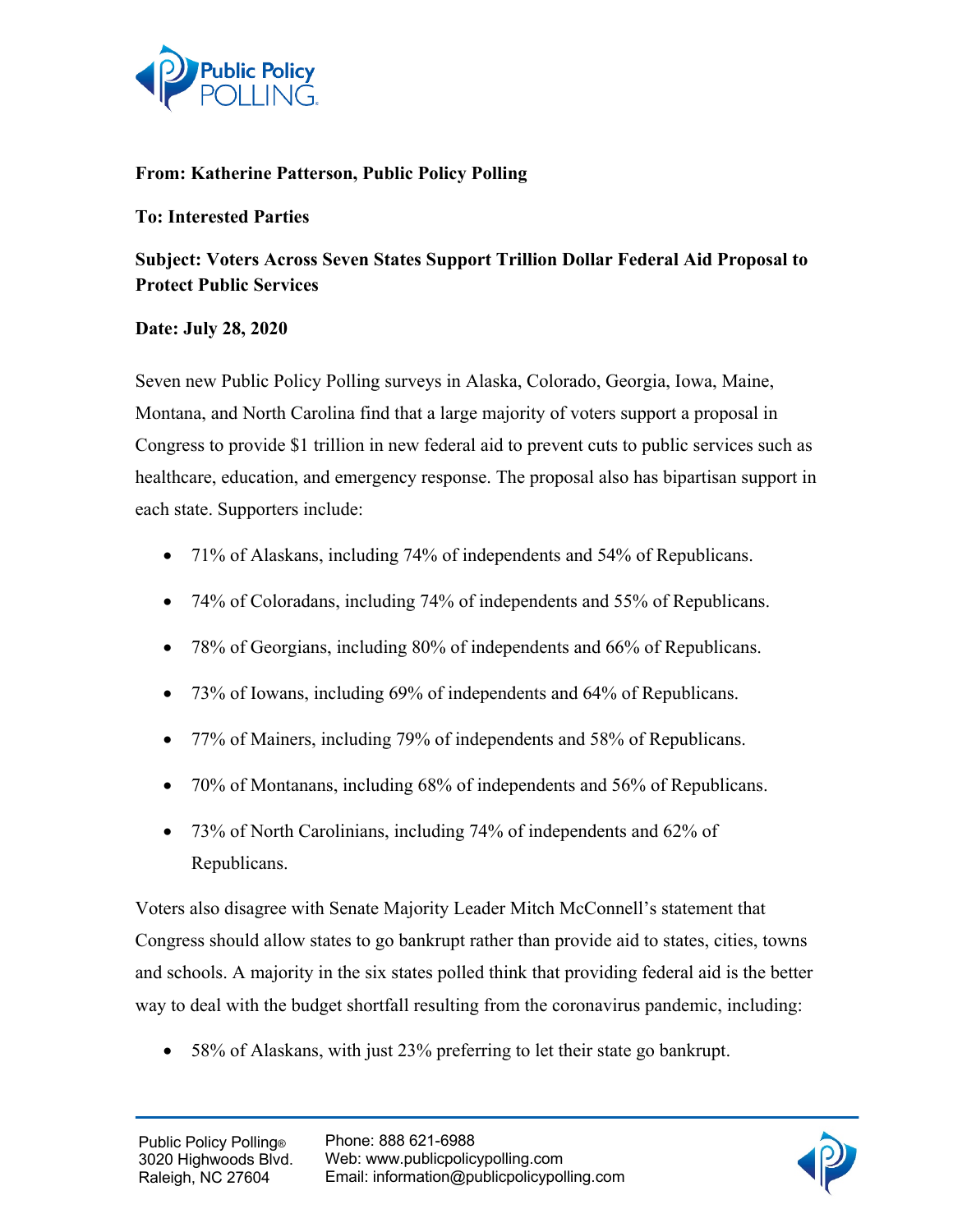

- 61% of Coloradans, with just 22% preferring allowing their state to go bankrupt.
- 66% of Georgians, while just 12% prefer to let their state go bankrupt.
- 60% of Iowans, with only 15% preferring to let their state go bankrupt.
- 65% of Mainers, while only 20% prefer allowing their state to go bankrupt.
- 67% of North Carolinians, with just 16% preferring to let their state go bankrupt.

Meanwhile, McConnell is highly unpopular in all seven states, with approval ranging from a high of 30% in North Carolina to just 22% in Colorado, while either a plurality or majority of voters ranging from 45% to 57% in each state disapprove.

Other key findings in the survey include:

- Joe Biden leads President Trump in Colorado (54-41), Georgia (46-45), Maine (53-42), and North Carolina (49-46). Meanwhile, Trump only leads by one point in Iowa (48-47).
- Trump is underwater in approval in Colorado (39-57), Georgia (44-49), Iowa (47- 49), Maine (41-55), and North Carolina (47-50). In Alaska, while Trump has positive approval, voters are still closely divided in opinion with just 48% approving and 46% disapproving.
- Democratic governors in several states have high approval ratings: Governor Jared Polis in Colorado (51-33), Governor Janet Mills in Maine (52-39), Governor Steve Bullock in Montana (55-36), and Governor Roy Cooper in North Carolina (52-38).
- Voters are more closely divided in approval for Governor Mike Dunleavy in Alaska (42-41) and Kim Reynolds (44-43), while Governor Brian Kemp is underwater in approval by 9 points (39-48) in Georgia.
- A plurality or majority of voters in each state say they are more likely to vote for a candidate who supports \$1 trillion in federal aid to prevent cuts to public services: